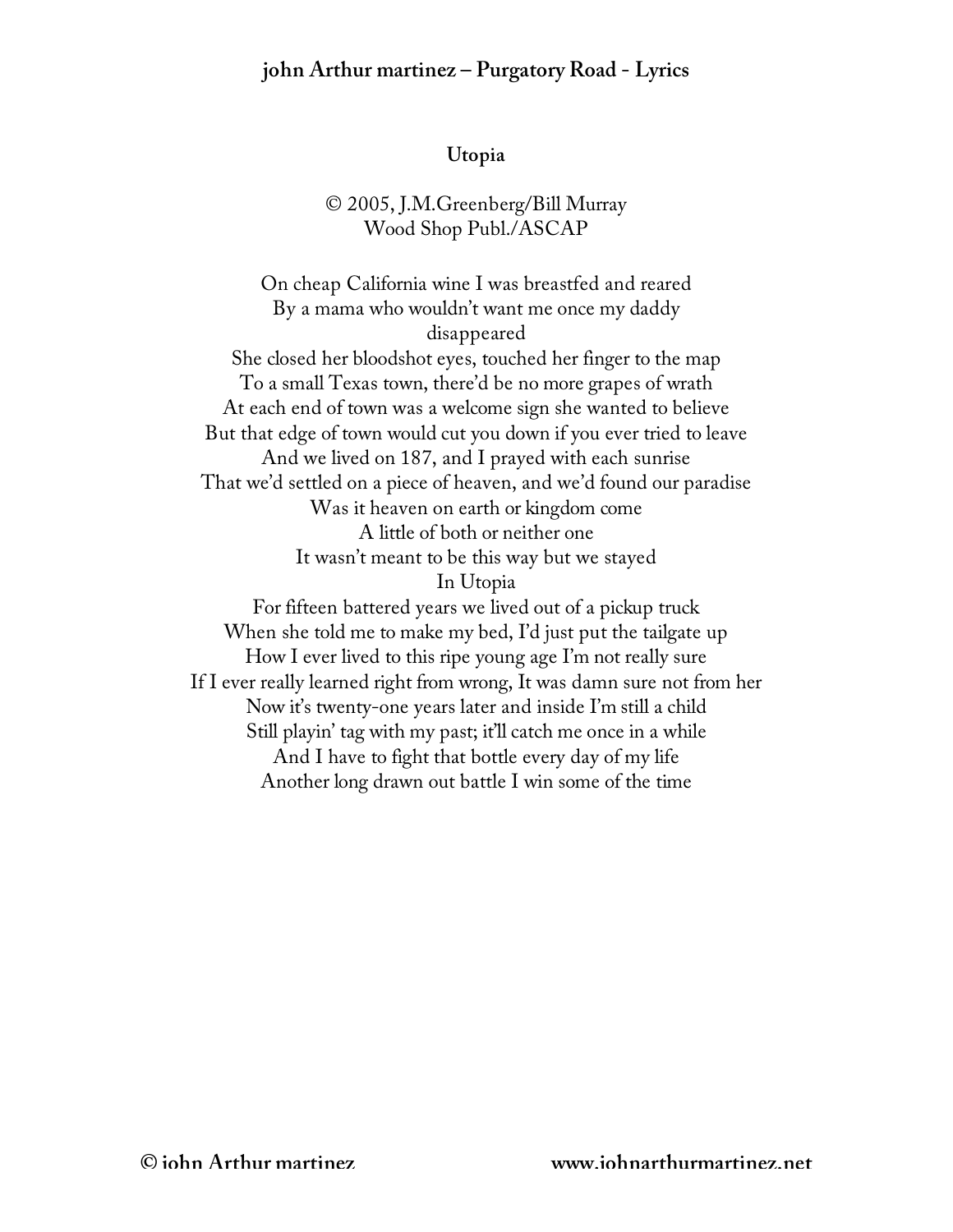**Purgatory Road** By john Arthur martinez & Kent Finlay

Lost my paycheck bettin' on the skins The folks I love are payin' for my sins Took out a loan put up my truck. I'm gonna lose that cause I can't pay up *Ch:* Took a wrong turn shoulda gone right A freight train's comin'; my knuckles are white Made a deal with the devil to pay what I owed Now I'm driving like Hell down Purgatory Road I got a pretty wife, two brown-eyed kids Can't bear to tell 'em all the things I did I'm gonna lose the house; it's the last straw She's movin' back in with my mother-in-law *Repeat Ch:* Left the house cussin' the collector on the phone Stopped for drink at the Devil's Backbone Went to pay my tab; my card wouldn't clear Too low down broke to buy my own beer I tried to warn that Quick Stop Clerk "Don't be stupid and you won't get hurt" He had to be a hero; he went for my gun Now there's blood on my hands and I'm on the run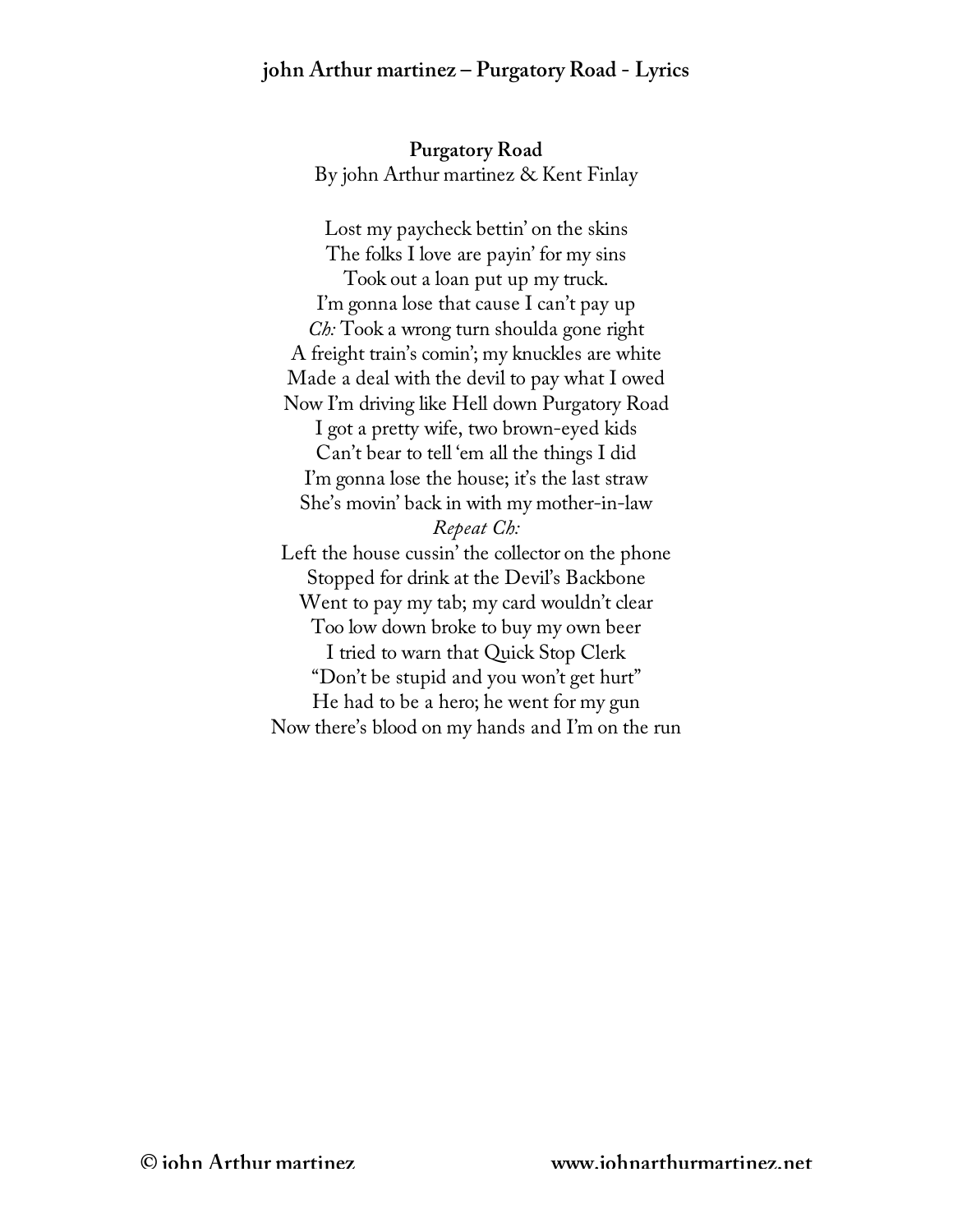# **You Can't Outdrink the Truth B**y Walt Wilkins

She ain't gone 'cause she don't love you, She ain't gone because she's bad. She didn't leave you for another, She gave you all she had. Now you need somewhere to lay the blame. Ch: You can hide from the mirror, You can lie to your heart, While you lose your shadow In the smoke and the dark. You can drown your regret In an empty corner booth, But you can't outdrink the truth. You lucked out when you found her, Yeah, God really smiled on you. But you got scared; you couldn't live up to A heart so true. So you made her pay for what you couldn't do. Repeat Ch: The truth is you should find her, Beg for mercy and a second chance. Bow down at her feet; She's the only one who could understand. Repeat Ch: You should find her, Beg for mercy and a second chance.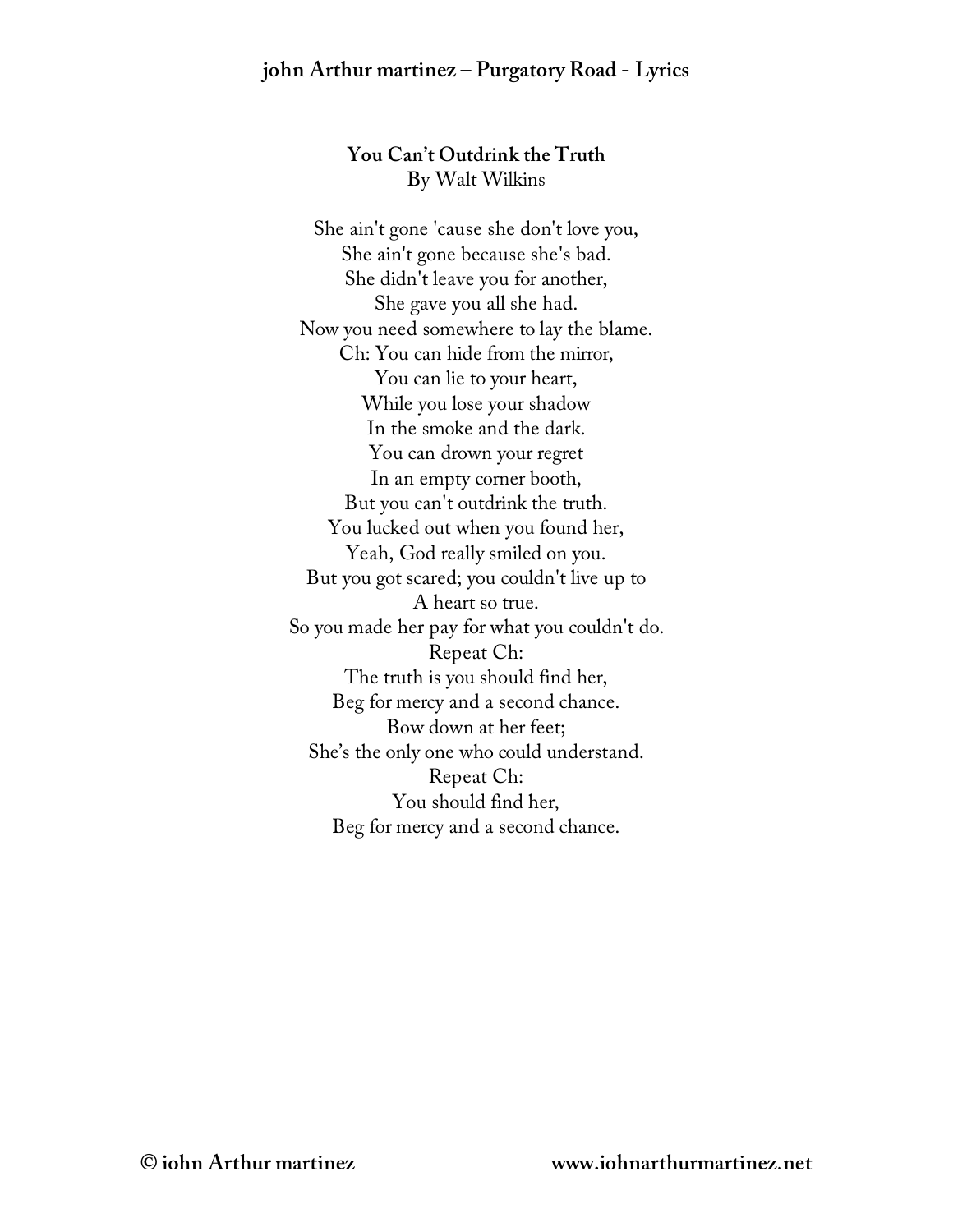**Thunder & Lightning** By john Arthur martinez

*verse:* You're thunder and lightning The wind on the plains You cry for attention But you're crying in vain You're an act of contrition But your numb to my pain You're thunder and lightning But you bring me no rain I need the rain to wash the salt from my eyes I need the rain to wash away all the lies But thunder and lightning Only drive me insane You are thunder and lightning But you bring me no rain *verse:* I'm dry and I'm thirsty I look to the sky My petals are crumbling My leaves will soon die But your rumbling exparessions Only drive me insane Your thunder is fruitless You bring me no rain I need the rain to wash the salt from my eyes I need the rain to wash away all the lies But thunder and lightning Only drive me insane You are thunder and lightning You but you bring me no rain You are thunder and lightning But you bring me no rain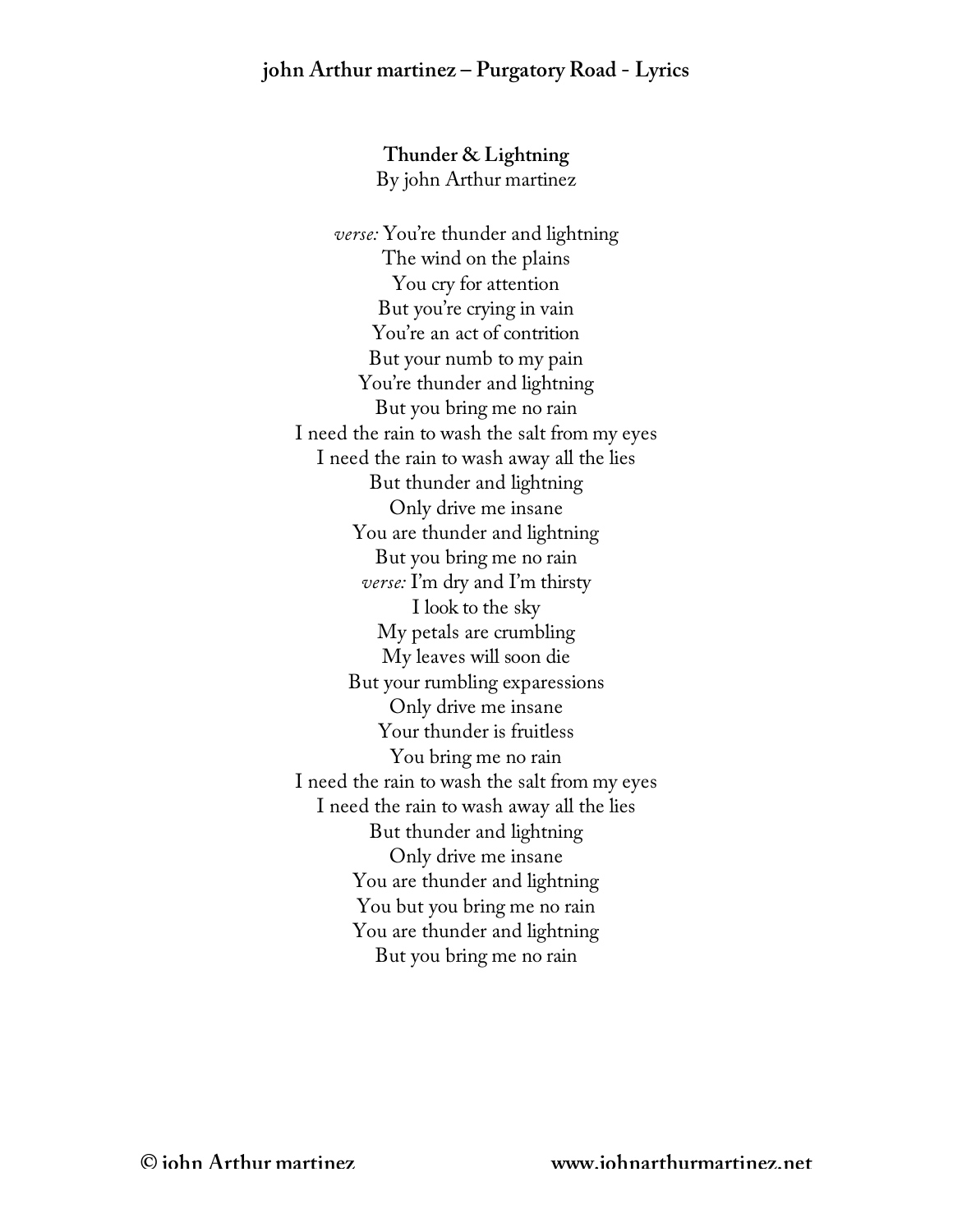**Que No Puede Ver** By john Arthur martinez

Quiere un hombre que le de dolor No un hombre que ame la lluvia O un hombre que la quira com es Quiere un hombre que le de dolor No un hombre que ame la lluvia O un hombre que la quira com es She want a man who'll tell her lies Not a man who'll dry her eyes Or a man who'll be there when she falls She wants a man with mystery Not a man who'll always be true And be there when she calls Can't she see it in my eyes When she sheds a tear I'm shedding two or three or more Can't she see it in my eyes When she weeps inside I'm weeping more and more and more Que no puede ver mis ojos Quando llora una lagrima Yo deramo dos or tres or mas Que no puede ver mis ojos Cuanda llora por dentro Yo estoy llorando mas y mas y mas Quiere un hombre que le de dolor No un hombre que ame la lluvia O un hombre que la quira com es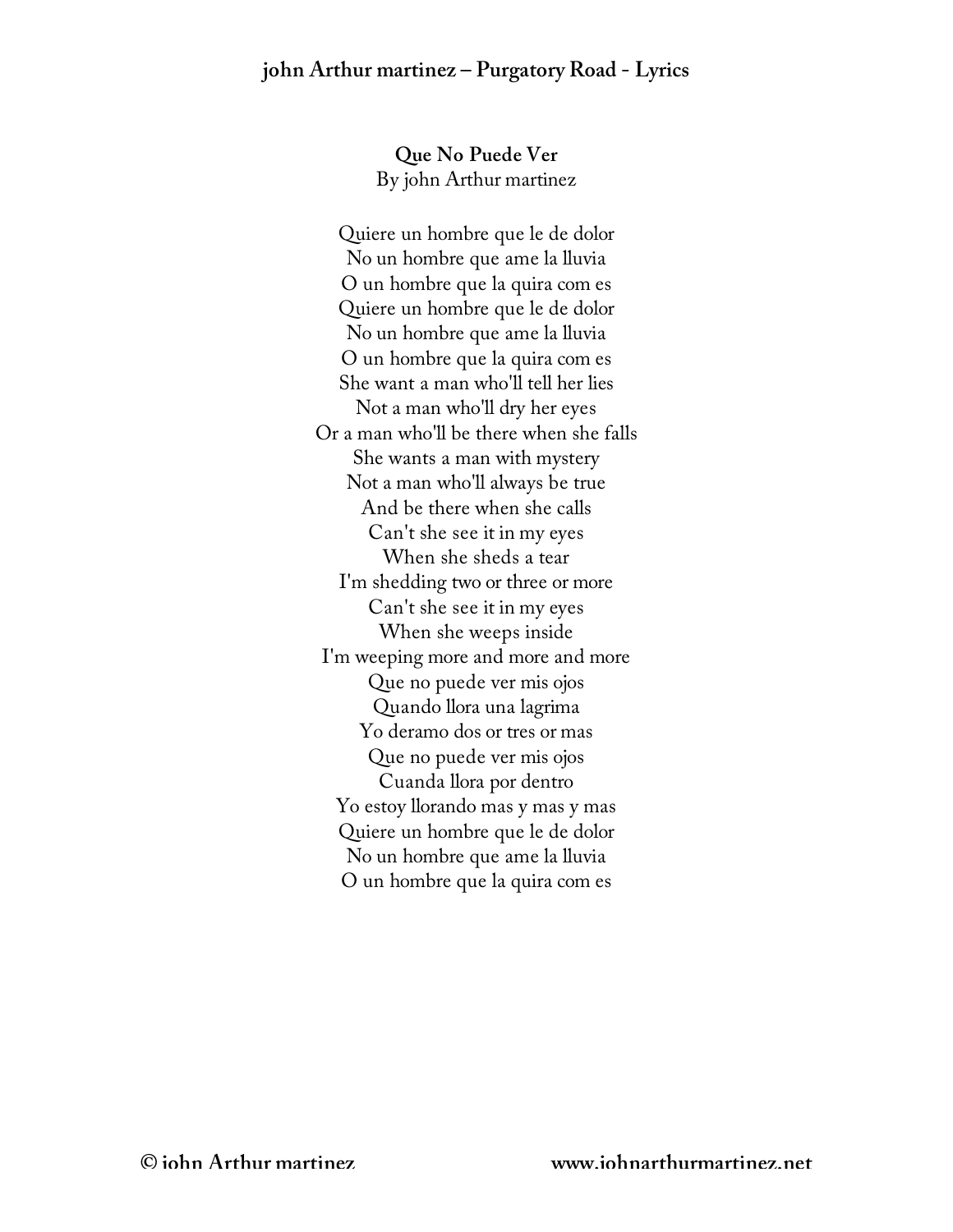**Closer To My Dream** by john Arthur martinez & Jan Landry

By now you've found the letter that I wrote you In the kitchen right beside your favorite cup And the flowers are to say how much I love you Simple words I never said enough Please forgive my coward's way of leaving I wrote this so there wouldn't be a scene And by the time you start the morning coffee I'll be close to Austin, closer to my dream Last night I said goodbye to Aubrie Anna My little sister's tears were hard to take We talked about what might have been in your life I don't want to make the same mistake We'll be staying with the drummer's older brother You know how much I love to pick and sing I know it's not the road you saw me taking But on the road to Austin, I'm closer to my dream Bridge: There's no need to save me From what I'm meant to do From what I'm meant to be I've got your eyes, your stubborn way of thinking I've got Daddy's gift of words and his guitar Though I promised not to follow in his footsteps My leaving wasn't meant to break your heart By now you've had your second cup of coffee I'm miles and many towns from Abilene Don't worry Momma I'll call when I get there When I'm close to Austin and closer to my dream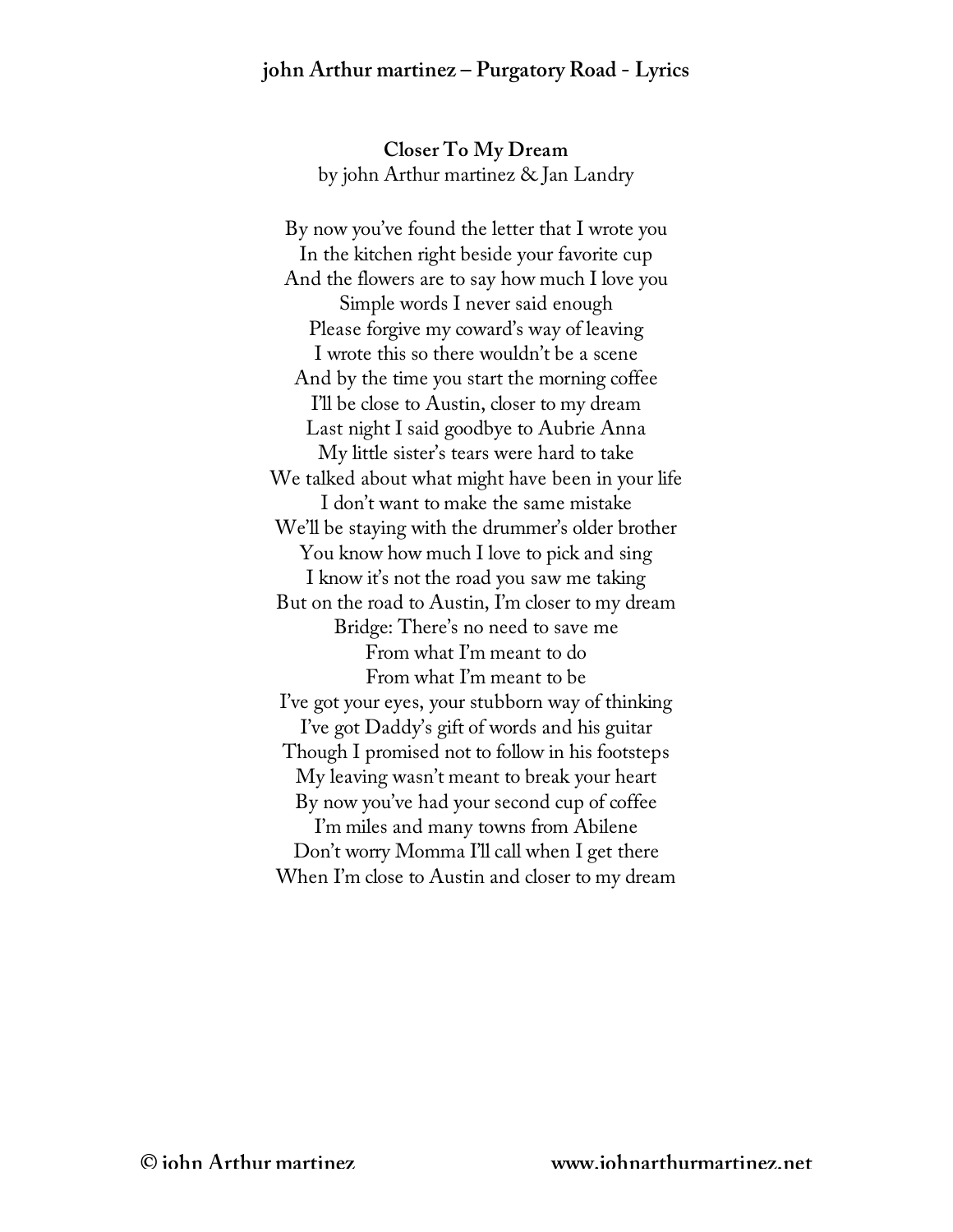**The Ride** By john Arthur martinez & Michael Wayne Blakely

Just to prove the world is round and souls are bullet-proof And dreams are more than shadows in the darkness we ride To prove that love is more than just a haze of smoke & ashes It's the magic that explodes when souls collide Oh, we ride Like a Colorado eagle on the glide Yes, we ride Like a caballero hanging on for pride And even if we never reach our destination The reward is in the ride To catch the careless wind and taste the tears of truth And touch the hearts of friend & foe with kindness we ride But chasing after shooting stars, mines of gold & endless youth We find that fortune comes from deep inside Oh, we ride Like a Colorado eagle on the glide Yes, we ride Like a caballero hanging on for pride And even if we never reach our destination The reward is in the ride And even if we never reach our destination The reward is in the ride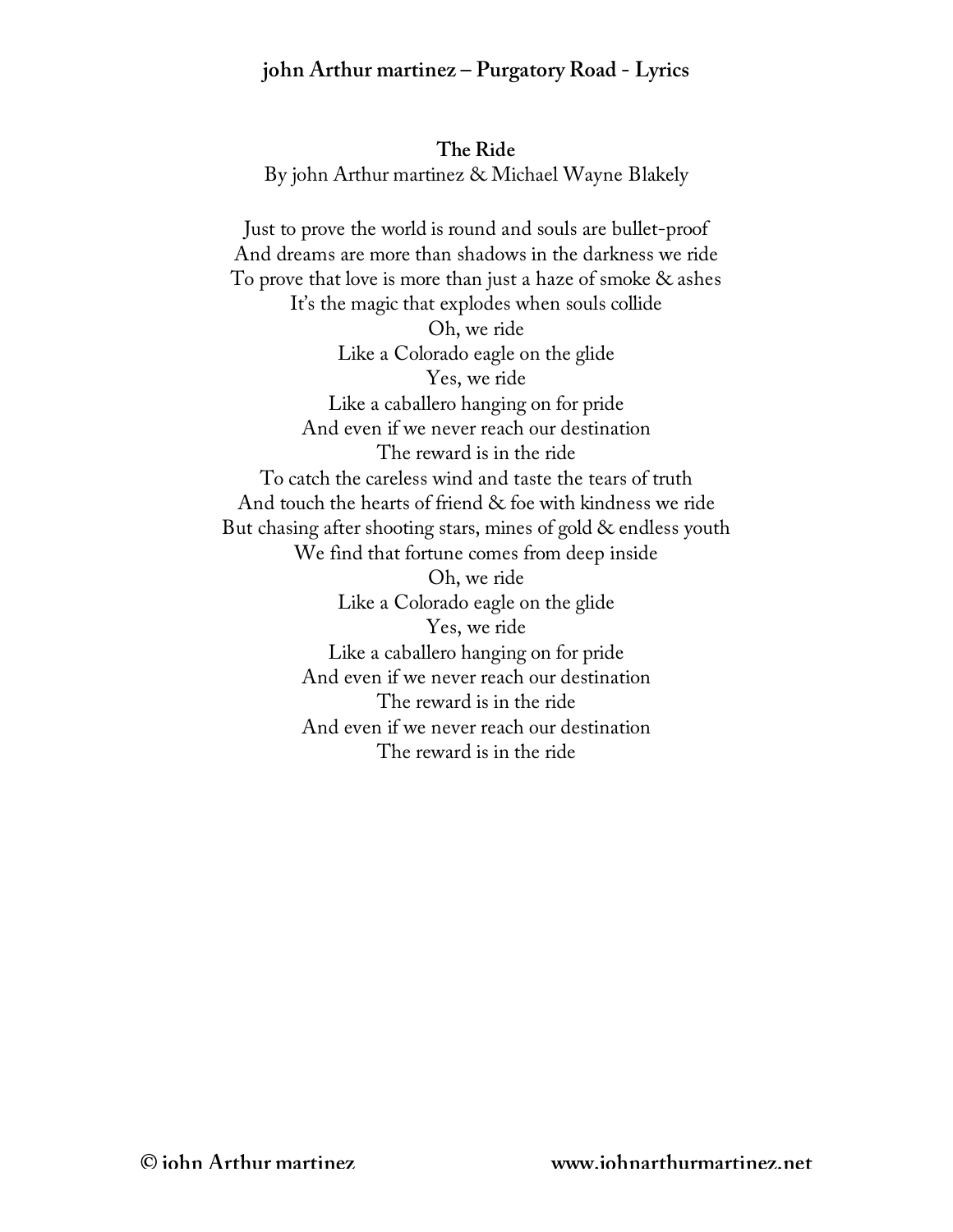# **On the Run**  By Vince Leggett

Pushed my money to the center of the game And I said boys let it ride I was countin' on my winning hand And a backdoor to the night I just gave 'em all a smile As they loaded up my pouch I was halfway to tennesse By the time they figured me out Back on the Run Looking over my shoulder On the run Never slowin for no one The benefits of this game Come to an end when they learn my name On the Run Bedded down in this quiet pueblo town Tucked up in the hills It was perfect for countin loot And working up my next deal La mesera understood and asked me if I'd stay But I was kicking up Texas dust When her old man recognized my face Back on the Run Looking over my shoulder On the run Never slowin for no one The benefits of this game Come to an end when they learn my name On the Run The benefits of this game Come to an end when they learn my name On the Run (Back on the run) On the Run (Back on the run)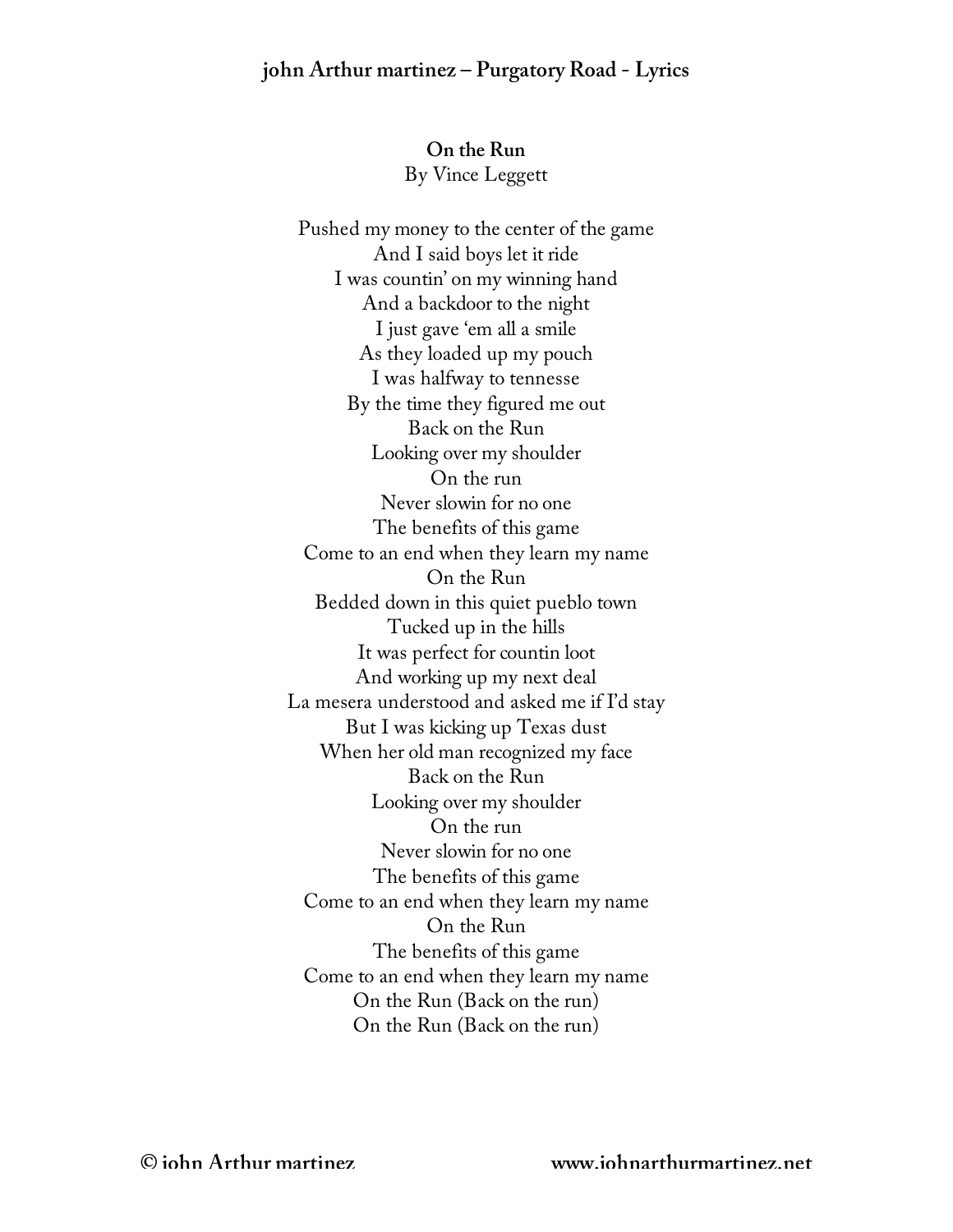**Cobalt Blue** by john Arthur martinez

What is it with you and cobalt blue? You close your eyes and it comes to you passionate blue, cobalt cool Bottles, sitting on the window sill, Carefully placed to refract the will of the morning sun—a restless still-Life dream-like hand-blown cobalt blur Mesmerizing, twisting curves, say so much without a word They seem to fulfill as they spill into view The ardor of me, the luster of you what is it with you and cobalt blue? What is it with you and cobalt blue That draws me, glassy-eyed, to you? I'd bottle it up if I only knew The magic in the mystery glass Unites tomorrow with the past and cleanses me like midnight mass You close your eyes and it comes to you One and one and blue is two fragments of the cobalt truth What is it with you and cobalt blue? What is it with you and cobalt blue And antique clocks and and candles too Cabernet and cumbia tunes The syncopations in your hips From your shoulders to your fingertips I can taste the blueness on your lips You paint me strong with what you do And now I'm seeing cobalt too What is it with you? What is it with you? What is it with you and cobalt blue?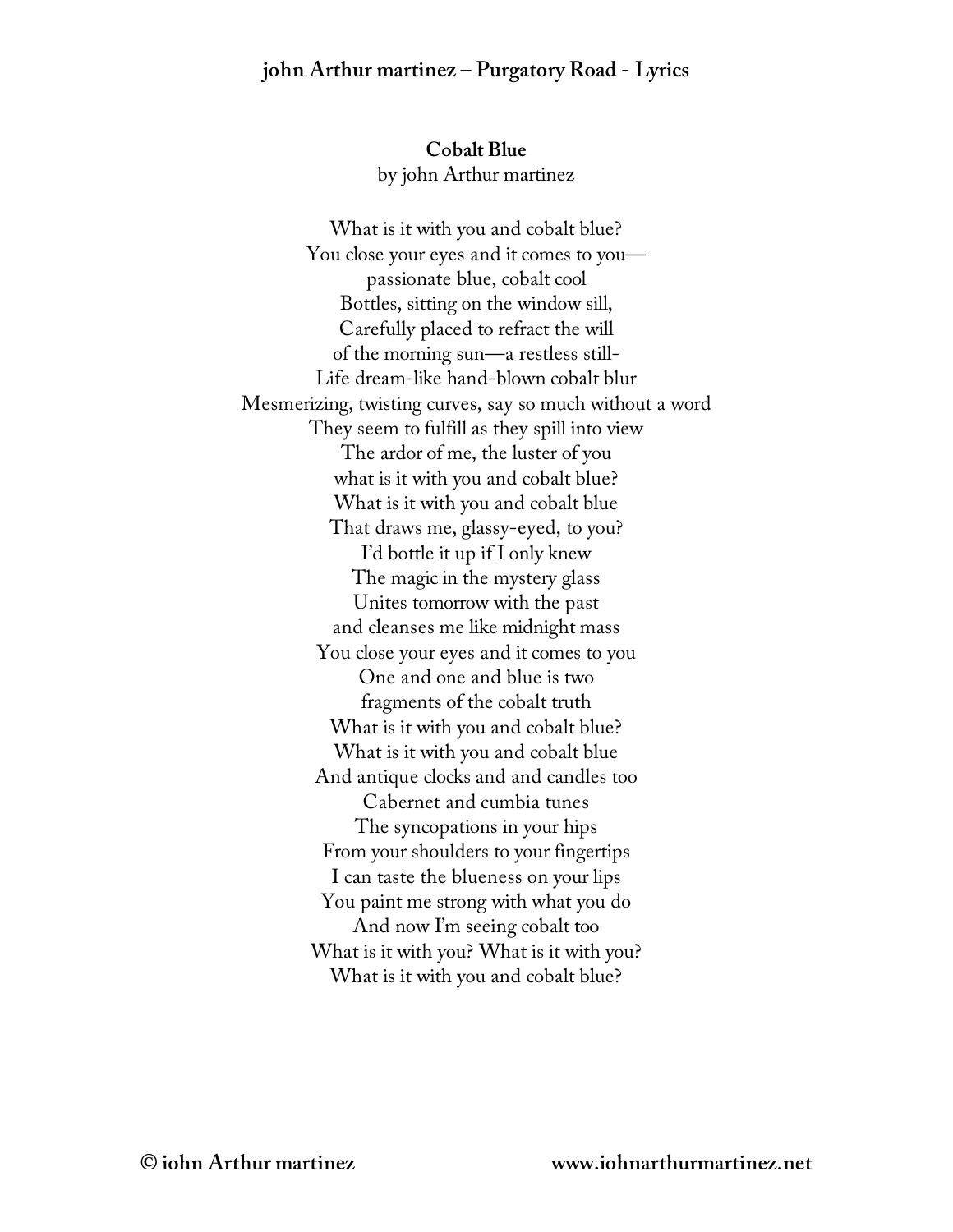**What good is I love you?** By john Arthur martinez Zach Huckabee & Allen Wallace

He said the Lord's Prayer through his sober lips And he solemnly swore he'd never touch it again On the Bible that he kept right next to his bed With her picture in the pages that he seldom read So he turned to the Gospel According To John And he soon realized what's done is done The whiskey won't bring back the woman he loved The bottle don't know when you've had enough What good is the anger if it ain't worth the fight? What good is a sunset if you can't see the light? What good is the Bible if it ain't never been read And what good is I love you if it ain't never been said So he poured his last bottle down the motel drain And caught a stranger's reflection in the window pane Who have I become he said from his knees A million empty glasses won't erase her memory Repeat Ch: He was too proud to let woman take his keys He said again and again he'd only had two or three She even tried in vain to force them from him But it was a fight she wouldn't win Repeat Ch: